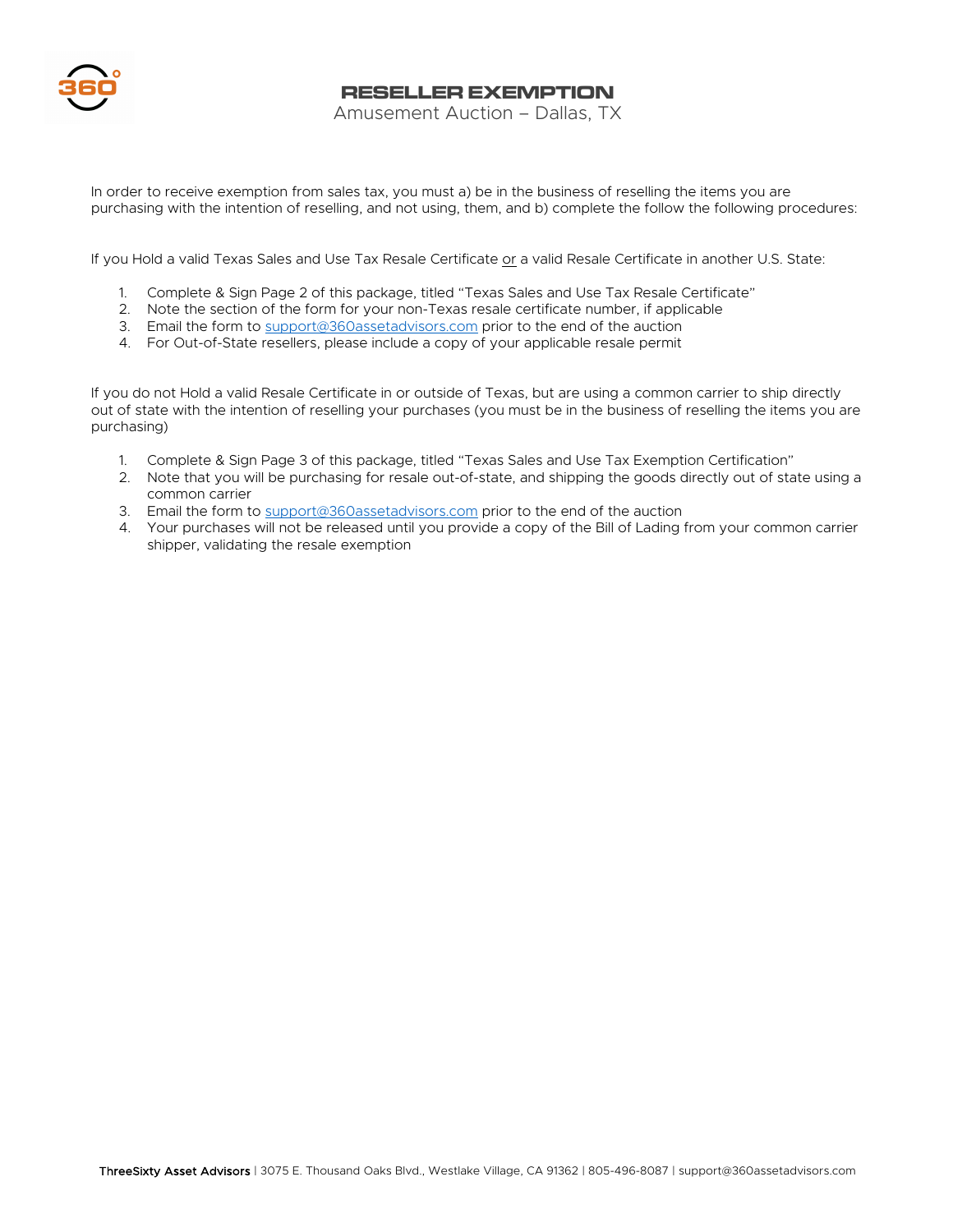## **Texas Sales and Use Tax Resale Certificate**

01-339 (Rev.4-13/8)

| Name of purchaser, firm or agency as shown on permit           |                                                                                                                      | Phone (Area code and number)                                                                            |
|----------------------------------------------------------------|----------------------------------------------------------------------------------------------------------------------|---------------------------------------------------------------------------------------------------------|
| Address (Street & number, P.O. Box or Route number)            |                                                                                                                      |                                                                                                         |
| City, State, ZIP code                                          |                                                                                                                      |                                                                                                         |
| Texas Sales and Use Tax Permit Number (must contain 11 digits) |                                                                                                                      |                                                                                                         |
| the control of the control of the con-                         |                                                                                                                      |                                                                                                         |
|                                                                | Out-of-state retailer's registration number or Federal Taxpayers Registry (RFC) number for retailers based in Mexico |                                                                                                         |
|                                                                |                                                                                                                      | (Retailers based in Mexico must also provide a copy of their Mexico registration form to the seller.)   |
|                                                                |                                                                                                                      |                                                                                                         |
|                                                                |                                                                                                                      |                                                                                                         |
| Seller: ThreeSixty Asset Advisors, LLC                         | items described below or on the attached order or invoice) from:                                                     | I, the purchaser named above, claim the right to make a non-taxable purchase (for resale of the taxable |
| Street address: See Invoice for Purchase Location              |                                                                                                                      |                                                                                                         |
|                                                                |                                                                                                                      |                                                                                                         |
|                                                                | Description of items to be purchased on the attached order or invoice:                                               |                                                                                                         |
|                                                                |                                                                                                                      |                                                                                                         |

Description of the type of business activity generally engaged in or type of items normally sold by the purchaser:

The taxable items described above, or on the attached order or invoice, will be resold, rented or leased by me within the geographical limits of the United States of America, its territories and possessions or within the geographical limits of the United Mexican States, in their present form or attached to other taxable items to be sold.

 $\_$  ,  $\_$  ,  $\_$  ,  $\_$  ,  $\_$  ,  $\_$  ,  $\_$  ,  $\_$  ,  $\_$  ,  $\_$  ,  $\_$  ,  $\_$  ,  $\_$  ,  $\_$  ,  $\_$  ,  $\_$  ,  $\_$  ,  $\_$  ,  $\_$  ,  $\_$  ,  $\_$  ,  $\_$  ,  $\_$  ,  $\_$  ,  $\_$  ,  $\_$  ,  $\_$  ,  $\_$  ,  $\_$  ,  $\_$  ,  $\_$  ,  $\_$  ,  $\_$  ,  $\_$  ,  $\_$  ,  $\_$  ,  $\_$  ,  $\_$  ,  $\_$  ,  $\_$  ,  $\_$  ,  $\_$  ,  $\_$  ,  $\_$  ,  $\_$  ,  $\_$  ,  $\_$  ,  $\_$  ,  $\_$  ,  $\_$  ,  $\_$  ,  $\_$  ,  $\_$  ,  $\_$  ,  $\_$  ,  $\_$  ,  $\_$  ,  $\_$  ,  $\_$  ,  $\_$  ,  $\_$  ,  $\_$  ,  $\_$  ,  $\_$  ,  $\_$  ,  $\_$  ,  $\_$  ,  $\_$  ,  $\_$  ,  $\_$  ,  $\_$  ,  $\_$  ,  $\_$  ,  $\_$  ,  $\_$  ,  $\_$  ,  $\_$  ,  $\_$  ,  $\_$  ,  $\_$  ,  $\_$  ,  $\_$  ,  $\_$  ,  $\_$  ,  $\_$  ,  $\_$  ,  $\_$  ,  $\_$  ,  $\_$  ,  $\_$  ,  $\_$  ,  $\_$  ,  $\_$  ,  $\_$  ,  $\_$  ,  $\_$  ,  $\_$  ,  $\_$  ,  $\_$  ,  $\_$  ,  $\_$  ,  $\_$  ,  $\_$  ,  $\_$  ,  $\_$  ,  $\_$  ,  $\_$  ,  $\_$  ,  $\_$  ,  $\_$  ,  $\_$  ,

I understand that if I make any use of the items other than retention, demonstration or display while holding them for sale, lease or rental, I must pay sales tax on the items at the time of use based upon either the purchase price or the fair market rental value for the period of time used.

I understand that it is a criminal offense to give a resale certificate to the seller for taxable items that I know, at the time of purchase, are purchased for use rather than for the purpose of resale, lease or rental, and depending on the amount of tax evaded, the offense may range from a Class C misdemeanor to a felony of the second degree.

| $J1$ roboon<br>sign<br>here | Title | Date |
|-----------------------------|-------|------|
|                             |       |      |

**This certificate should be furnished to the supplier. Do not send the completed certificate to the Comptroller of Public Accounts.**